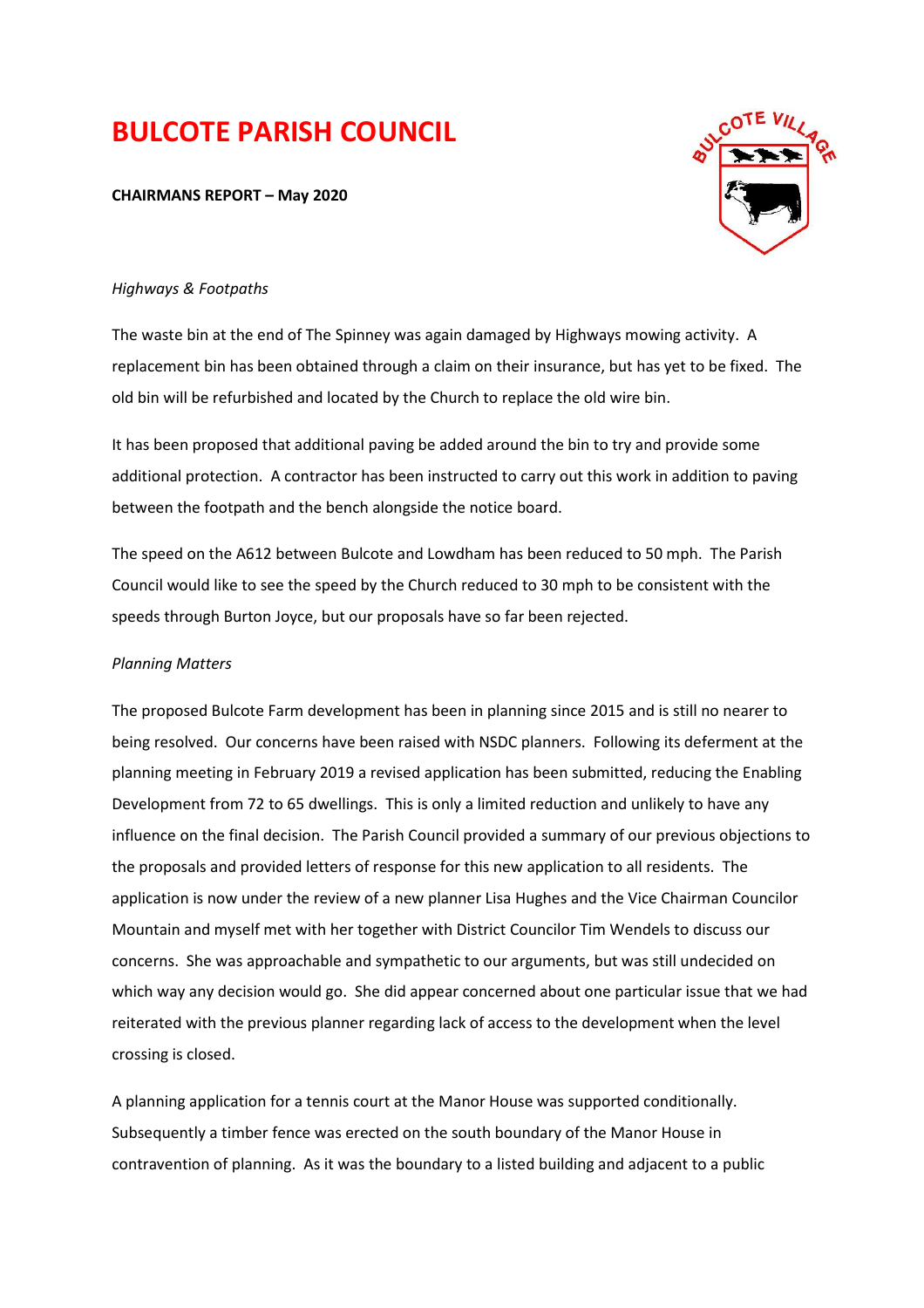highway planning approval should have been sought. The height and close boarded design of the fence met with considerable objections, but planning approval has now been given to an open framed fence and associated hedge.

A retrospective planning application was made for a timber framed out building at West Wall. Again, this was supported conditionally, but the planners imposed that the building should be clad in slip bricks so that it was consistent with surrounding buildings

#### *Community Matters*

District Councilor Wendells was asked to report to NSDC with regards to hedges overgrowing the footpath on Old Main Rd leading to Burton Joyce. A resident also raised his concerns about the condition of the road – many potholes - between Shaftsbury Avenue and the A612 due to the construction of the McCarthy and Stone development. The footpath is not wide enough for the use of a mobility scooter and having to use the road is dangerous due its poor condition and the reduced width caused by parked cars that belong to the employees of the construction company. He has provided a letter of complaint and the Chairman contacted Highways regarding this matter. Highways responded that it would be looked into.

The issue of potential flooding of the dyke along the eastern end of Old Main Road was raised by a resident and a meeting was held with the Notts CC flood officer Nick Clarke. The Parish Council agreed as a one-off operation to dredge the dyke. It subsequently became apparent that a grant may be available for this which the Parish Council are currently pursuing. As Bulcote is not perceived to be a high flood risk area it is extremely unlikely that funds would be available to undertake a flood study or to undertake any flood alleviation measures. Nick Clarke supported the Parish Councils initiative to clear the dykes and said this was consistent with the approach taken by a number of small communities where residents were responsible for monitoring flood risk and identifying potential problems such as blocked drains and culverts.

Councillor Leaves has been trying to arrange a meeting with McCarthy & Stone to discuss their development. There are concerns regarding the discharge of surface water into a ditch that runs at the rear of properties on The Ridings. Because this ditch does not appear to be in continuity with any watercourse there is a fear of potential flooding particularly as some residents have culverted their section of the dyke to enhance their rear gardens. The Chairman has written to various parties on this matter, most recently the engineers for the development, but has yet to receive any reply.

The Neighbourhood Plan has been reviewed by an independent examiner and is currently with NSDC who will make the necessary changes advised. It was anticipated that the NP would go to a village